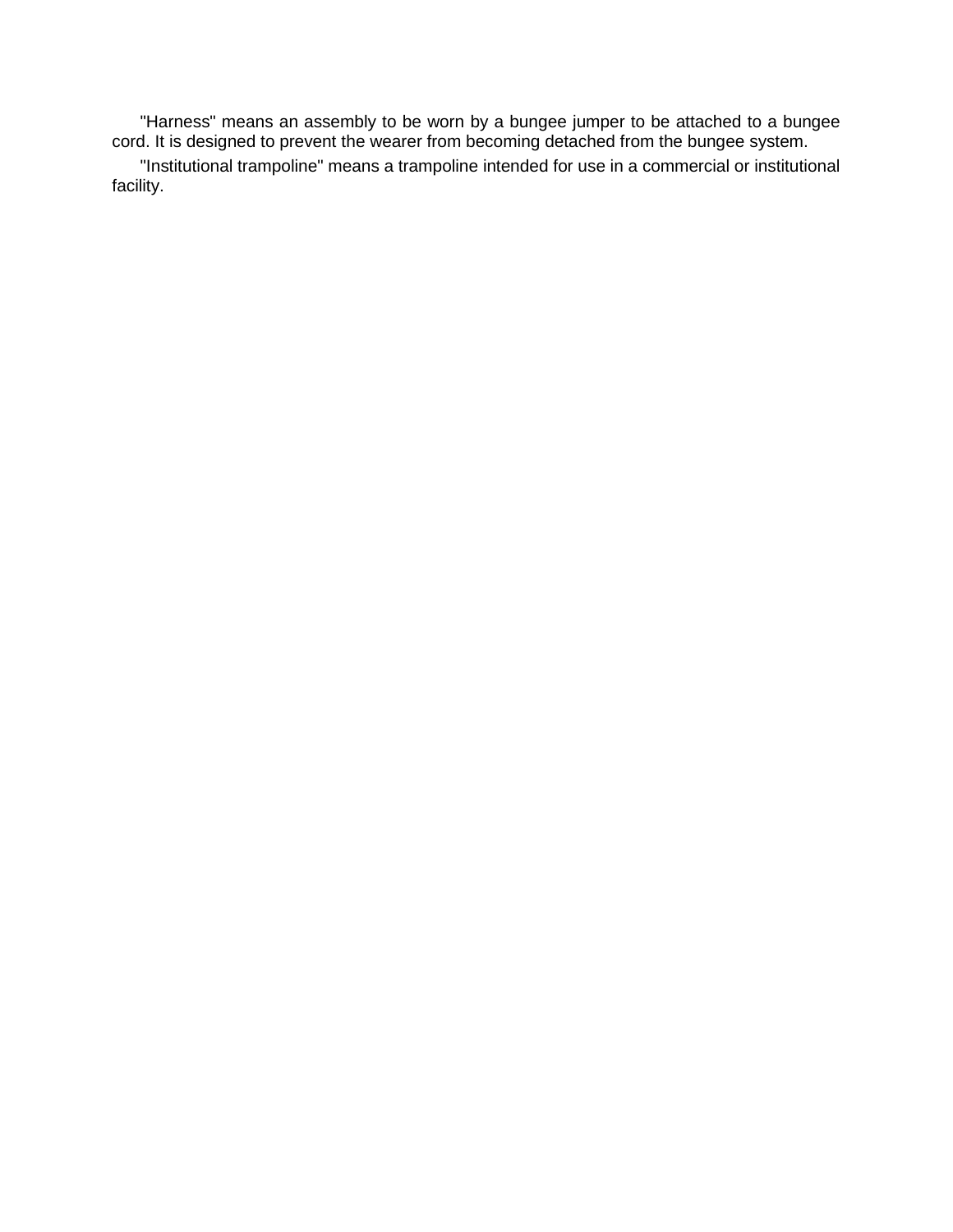- 2. Zip lines; and
- 3. Trampoline courts.

B. The following equipment or devices shall not be considered amusement devices subject to this chapter:

1. Nonmechanized playground or recreational equipment such as swing sets, sliding boards, climbing bars, jungle gyms, skateboard ramps and similar equipment where no admission fee is charged for its use or for admittance to areas where the equipment is located;

2. Coin-operated rides designed to accommodate three or less passengers;

3. Water slides or similar equipment used in community association, community club or community organization swimming pools;

4. Mechanical bulls or similar devices;

5. Devices known as mall trains, shopping mall trains, or electric trackless trains for malls; and

6. Devices known as water walking balls, euro bubbles, or similar devices.

# **13VAC5-31-40. Incorporated standards.**

A. The following standards are hereby incorporated by reference for use as part of this chapter:

1. American National Standards Institute (ANSI) Standard B77.1-2017 for the regulation of passenger tramways; and

2. American Society for Testing and Materials (ASTM) Standard Nos. F747-15, F770-18, F1159-16, F1193-18, F1957-99 (2017), F2007-18, F2137-18, F2291-19, F2374-19, F2375-09 (2017), F2376-17a, F2460-11, F2461-18, F2959-18, F2960-16, F2970-17, F2974-19, and F3054-18 for the regulation of amusement devices. nown as water walking balls, euro bubbles, or similar developred standards.<br>
The standards are hereby incorporated by reference for<br>
National Standards Institute (ANSI) Standard B77.1-20<br>
Tramways; and<br>
Society for Testing

The standards referenced above may be procured from:

| ANSI               | : ASTM                           |
|--------------------|----------------------------------|
| 25 W 43rd Street   | #100 Barr Harbor Dr.             |
| New York, NY 10036 | West Conshohocken, PA 19428-2959 |

B. The provisions of this chapter govern where they are in conflict with any provisions of the standards incorporated by reference in this chapter.

C. The following requirements supplement the provisions of the ASTM standards incorporated by reference in this chapter:

1. The operator of an amusement device shall be at least 16 years of age, except when the person is under the supervision of a parent or guardian and engaged in activities determined not to be hazardous by the Commissioner of the Virginia Department of Labor and Industry;

2. The amusement device shall be attended by an operator at all times during operation except that (i) one operator is permitted to operate two or more amusement devices provided they are within the sight of the operator and operated by a common control panel or station and (ii) one operator is permitted to operate two small mechanical rides with separate controls provided the distance between controls is no more than 35 feet and the controls are equipped with a positive pressure switch; and

3. The operator of an amusement device shall not be (i) under the influence of any drugs which may affect the operator's judgment or ability to assure the safety of the public or (ii) under the influence of alcohol.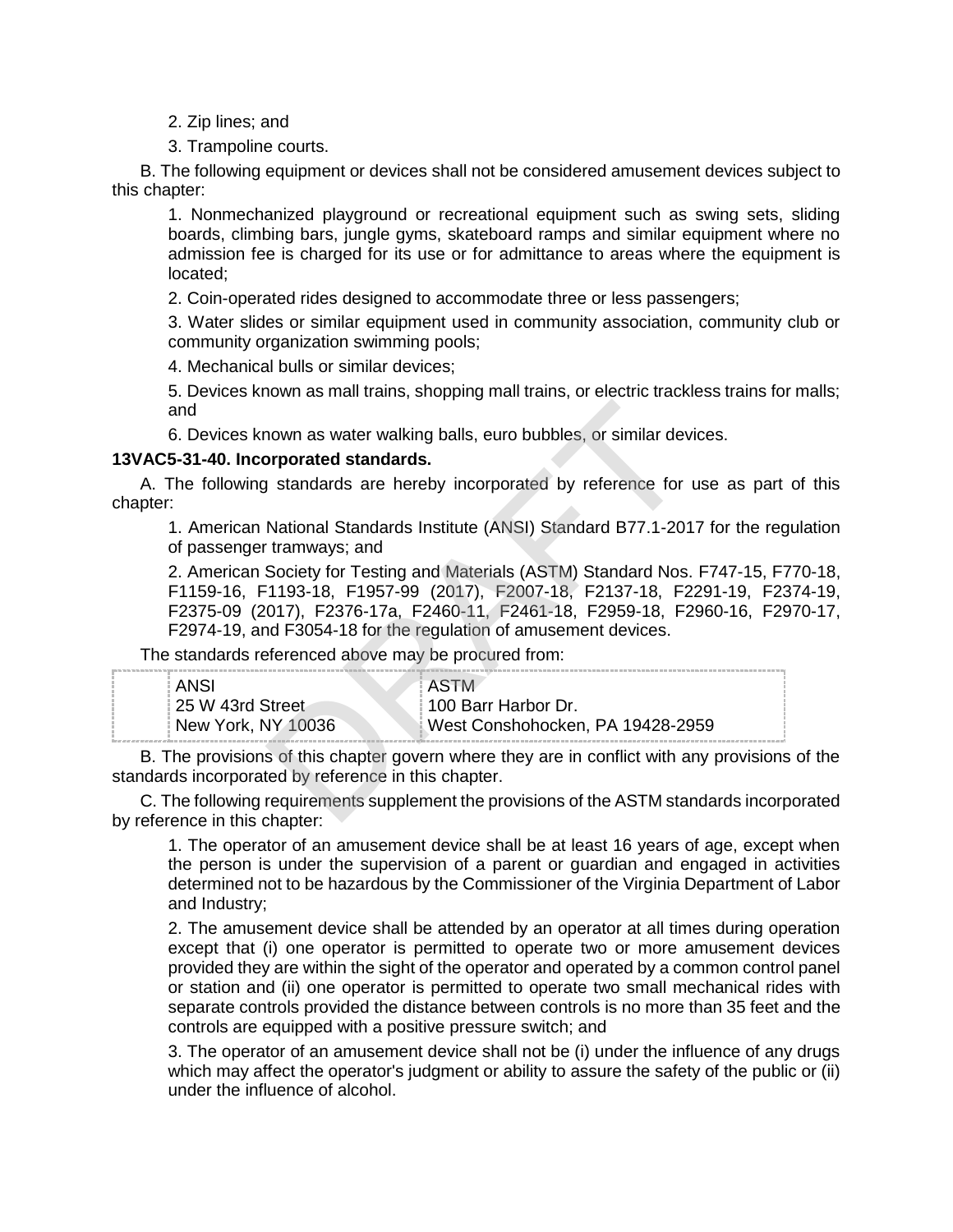D. Where an amusement device was manufactured under previous editions of the standards incorporated by reference in this chapter, the previous editions shall apply to the extent that they are different from the current standards.

# **13VAC5-31-50. Certification of amusement device inspectors.**

Any person, including local building department personnel, inspecting an amusement device relative to a certificate of inspection shall possess certification as an amusement device inspector in accordance with the Virginia Certification Standards (13VAC5-21).

Note: Continuing education and periodic training requirements for DHCD certifications are set out in the Virginia Certification Standards (13VAC5-21).

# **13VAC5-31-60. Appeals.**

Appeals from the local building department concerning the application of this chapter shall be made to the local board of building code appeals established by the USBC. Application for appeal shall be filed with the local building department within 14 calendar days after receipt of the decision of the local building department. The board of appeals shall hear the appeal within seven calendar days after the application for appeal is filed. After final determination by the board, any person who was a party to the appeal may appeal to the State Building Code Technical Review Board, established under § 36-108 of the Code of Virginia, within 14 calendar days of receipt of the decision to be appealed. Such appeal shall be in accordance with the procedures established in the USBC, under the authority granted by § 36-98.3 of the Code of Virginia where the provisions of Chapter 6 ([§ 36-97](http://lis.virginia.gov/cgi-bin/legp604.exe?000+cod+36-97) et seq.) of Title 36 of the Code of Virginia and the USBC apply to amusement devices. bullarlarg department. The board of appeals shall hear the<br>the application for appeal is filed. After final determination<br>arty to the appeal may appeal to the State Building Cod<br>under § 36-108 of the Code of Virginia, with

NOTE: Because of the short time frames normally associated with amusement device operations, DHCD staff will be available to assist in finding a timely resolution to disagreements between owners or operators and the local building department upon request by either party.

Part II

# Enforcement, Permits and Certificates of Inspection

# **13VAC5-31-75. Local building department.**

A. In accordance with §§ 36-98.3 and 36-105 of the Code of Virginia, the local building department shall be responsible for the enforcement of this chapter and may charge fees for such enforcement activity. The total amount charged for any one permit to operate an amusement device or devices or the renewal of such permit shall not exceed the following, except that when a private inspector is used by the owner or operator of the device, the fees shall be reduced by 75%:

1. \$55 for each small mechanical ride or inflatable amusement device covered by the permit;

2. \$75 for each circular ride, institutional trampoline, or flat-ride less than 20 feet in height covered by the permit, except concession go-karts.

Concession go-kart fees shall not exceed \$300 per track, for tracks with up to 20 karts. An additional fee of up to \$10 may be charged for each additional kart in excess of 20;

3. \$100 for each spectacular ride covered by the permit that cannot be inspected as a circular ride or flat-ride in subdivision 2 of this subsection due to complexity or height, except zip lines. Zip line fees shall not exceed \$150 for each zip line. For the purposes of this section, each portion from launch point to landing point shall be considered a separate zip line and each zip line between a launch point and landing point shall also be considered a separate zip line;

4. \$200 for each coaster covered by the permit that exceeds 30 feet in height;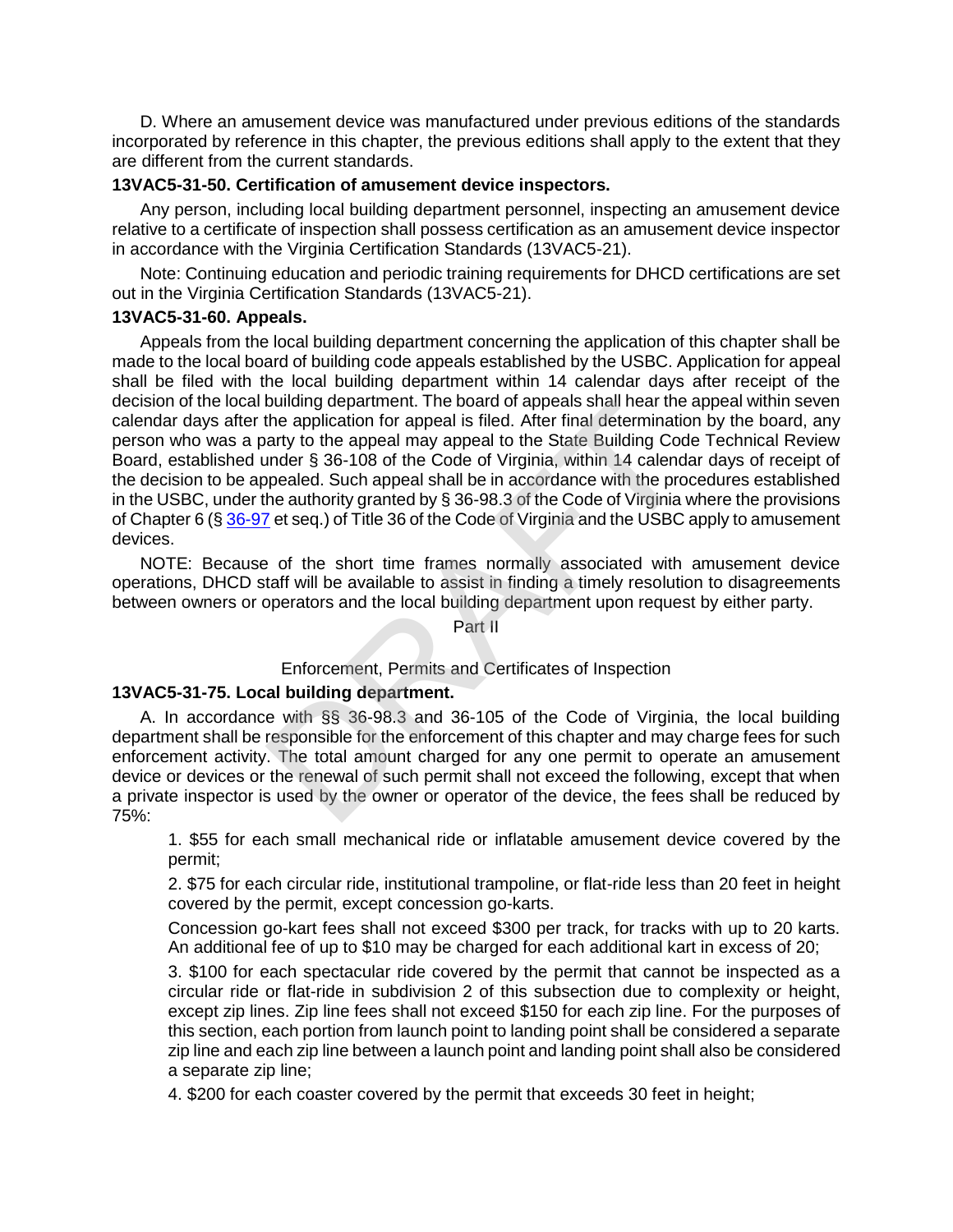5. \$400 for each coaster covered by the permit that exceeds 60 feet in height; and

6. The local building department may charge an additional fee for permits and inspections of generators and associated wiring for amusement device events. Generators subject to these fees are those used exclusively with amusement devices and that are inspected by the local building department. The fee per event shall not exceed \$165 and shall not exceed the actual cost to perform the inspection or inspections.

Exception: Small portable generators serving only cord and plug connected equipment loads are not subject to the fee.

Notwithstanding the fee limitations established in this section, the local building department shall be permitted to increase the fees up to 50% when requested to perform weekend or afterhour inspections. The local building department shall also be permitted to increase fees up to 50% when a reinspection is required.

B. Notwithstanding the provisions of subsection A of this section, when an amusement device is constructed in whole or in part at a site for permanent operation at that site and is not intended to be disassembled and moved to another site, then the local building department may utilize permit and inspection fees established pursuant to the USBC to defray the cost of enforcement. This authorization does not apply to an amusement device that is only being reassembled, undergoing a major modification at a site or being moved to a site for operation.

C. A permit application shall be made to the local building department at least five days before the date in which the applicant intends to operate an amusement device. The application shall include the name of the owner, operator or other person assuming responsibility for the device, a general description of the device including any serial or identification numbers available, the location of the property on which the device will be operated, and the length of time of operation. The permit application shall indicate whether a private inspector will be used. If a private inspector is not used, the applicant shall give reasonable notice when an inspection is sought and may stipulate the day such inspection is requested provided it is during the normal operating hours of the local building department. In addition to the information required on the permit application, the applicant shall provide proof of liability insurance of an amount not less than \$1 million per occurrence or proof of equivalent financial responsibility. The local building department shall be notified of any change in the liability insurance or financial responsibility during the period covered by the permit. For a real of the local building dependent of the local building dependent of the and moved to another site, then the local building dependence is the does not apply to an amusement device that is only lmodification at a s

D. Notwithstanding the provisions of subsection C of this section, a permit application is not required for a small mechanical ride or an inflatable amusement device that has a certificate of inspection issued by any local building department in this Commonwealth either a six-month period for small mechanical rides or within a one-year period for inflatable amusement devices prior to the dates the small mechanical ride or inflatable amusement device is to be used, regardless of whether the devices has been disassembled and moved to a new site. In such cases, the local building department shall be notified and provided with the information required on a permit application as listed in subsection C of this section at least three days prior to operation. In addition, and notwithstanding the provisions of subsection A of this section, the local building department shall be permitted to charge a \$50 inspection fee per event to the person notifying the local building department of an event where an inflatable amusement device is operating if the local building department chooses to inspect any or all of the inflatable amusement devices operating at that event. An inspection report shall be provided to the person notifying the local building department of the event if such an inspection is conducted.

E. Local building department personnel shall examine the permit application within five days and issue the permit if all requirements are met. A certificate of inspection for each amusement device shall be issued when the device has been found to comply with this chapter by a private inspector or by an inspector from the local building department. It shall be the responsibility of the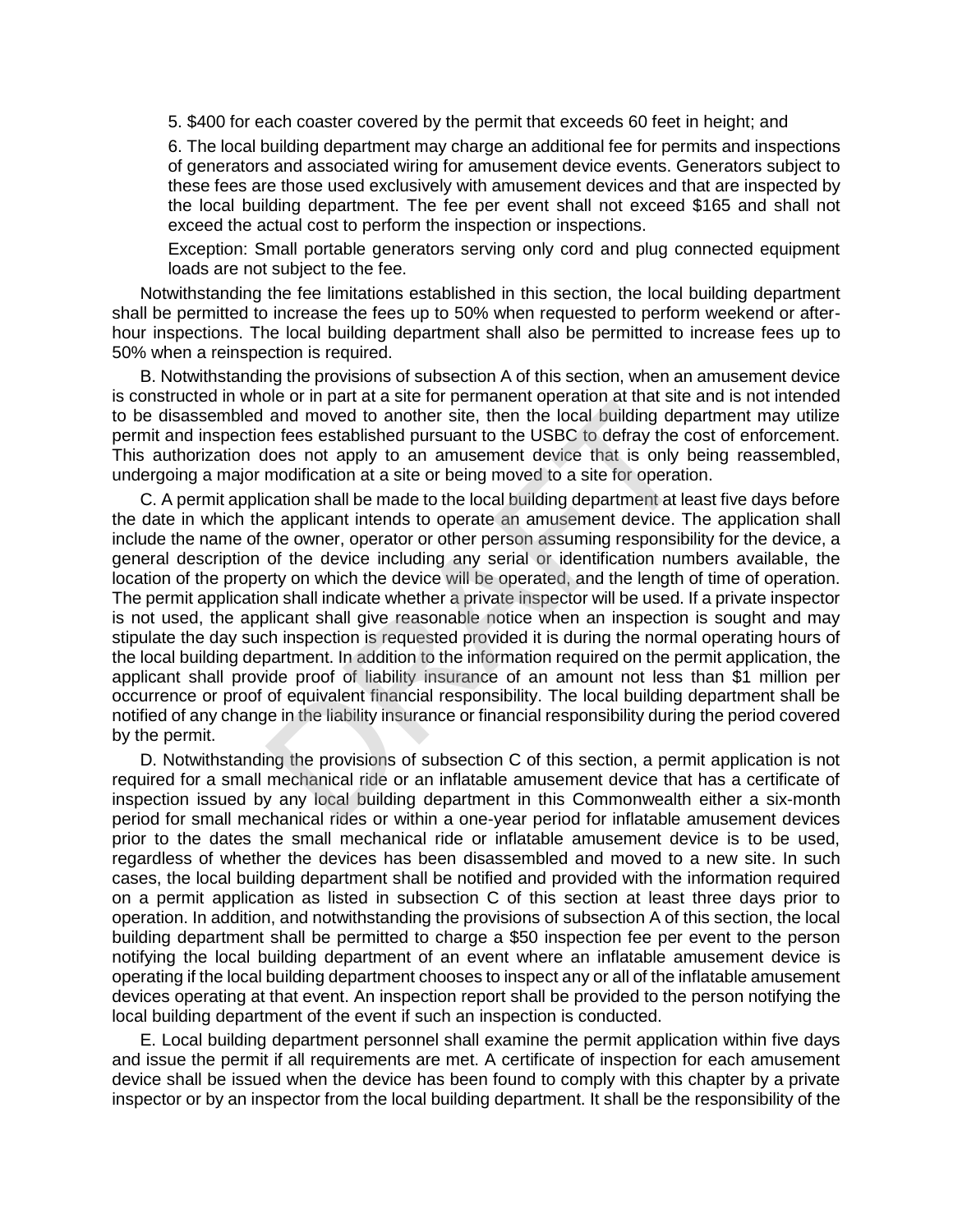local building department to verify that the private inspector possesses a valid certificate of competence as an amusement device inspector from the Virginia Board of Housing and Community Development. In addition, local building department personnel shall be responsible for assuring that the certificate of inspection is posted or affixed on or in the vicinity of the device in a location visible to the public. Local building department personnel shall post or affix such certificates or permit the certificates to be posted or affixed by the private inspector. Permits shall indicate the length of time the device or devices will be operated at the site, clearly identify the device or devices to which it applies and the date of expiration of the permit. Permits shall not be valid for longer than one year, except that permits for small mechanical rides shall not be valid for longer than six months.

F. In addition to obtaining a certificate of inspection in conjunction with a permit application for amusement devices permanently fixed to a site, a new certificate of inspection shall also be obtained prior to the operation of an amusement device following a major modification, prior to each seasonal operation of a device, at least once during the operating season and prior to resuming the operation of a device following an order from a local building department to cease operation. This requirement shall not apply to small mechanical rides meeting the conditions outlined in subsection D of this section.

G. For amusement devices manufactured prior to 1978, the owner or operator shall have the information required by 10.1 through 10.6 of ASTM F1193 available at the time of inspection. In addition, the operator of any amusement device shall be responsible for obtaining all manufacturer's notifications, service bulletins and safety alerts issued pursuant to ASTM F770 and the operator shall comply with all recommendations and requirements set out in those documents. A copy of all such documents shall be made available during an inspection.

H. In the enforcement of this chapter, local building department personnel shall have authority to conduct inspections at any time an amusement device would normally be open for operation or at any other time if permission is granted by the owner or operator, to issue an order to temporarily cease operation of an amusement device upon the determination that the device may be unsafe or may otherwise endanger the public and to accept and approve or deny requests for modifications of the rules of this chapter in accordance with the modification provisions of the USBC. ion of a device following an order from a local building c<br>internet shall not apply to small mechanical rides me<br>in D of this section.<br>In devices manufactured prior to 1978, the owner or ope<br>int devices manufactured prior

I. In accordance with subdivision 7 of § 36-137 of the Code of Virginia, the local building department shall collect a 2.0% levy of fees charged for permits under this chapter and transmit it quarterly to DHCD to support training programs of the Virginia Building Code Academy. Localities that maintain individual or regional training academies accredited by DHCD shall retain such levy.

J. In accordance with § 36-98.3 of the Code of Virginia and 13VAC5-31-10 B, the procedures for violations of this chapter shall be as prescribed in the USBC.

K. In accordance with § 36-98.1 of the Code of Virginia, the Virginia Department of General Services (DGS) shall function as the local building department for the application of this chapter to amusement devices located on state-owned property. In accordance with §§ 36-98.2 and 36- 114 of the Code of Virginia, appeals of the application of this chapter by the DGS shall be made directly to the State Building Code Technical Review Board. Further, as a condition of this chapter, such appeals shall be filed within 14 calendar days after receipt of the decision of DGS.

# **13VAC5-31-85. Accidents involving serious injury or death.**

A. If an accident involving the serious injury or death of a patron occurs, the operation of an amusement device shall cease and the local building department and DHCD shall be notified as soon as practicable, but in no case later than during the next working day. The operation of the device shall not resume until inspected by a private inspector or an inspector from the local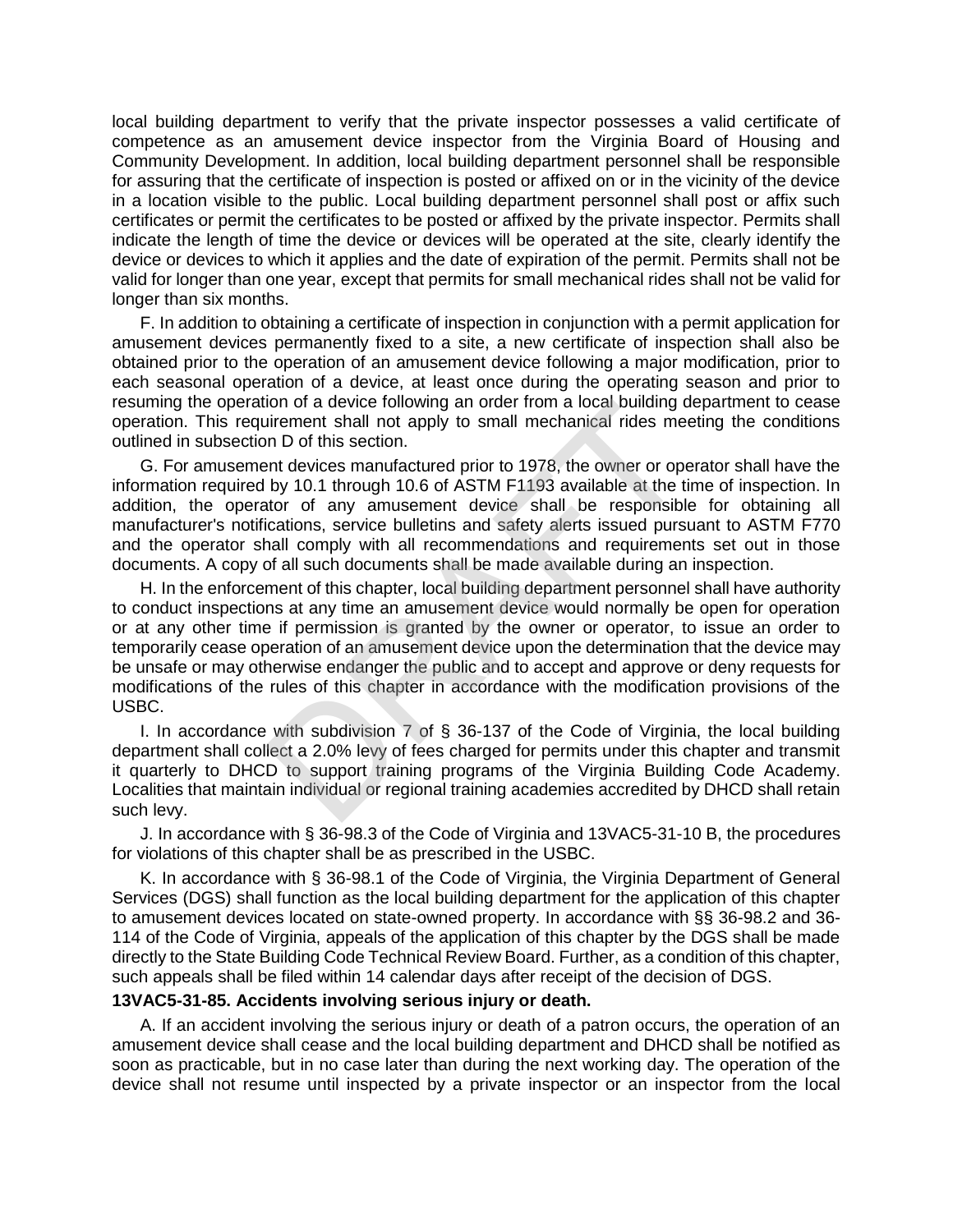building department, except where the owner or operator determines the cause was not related to malfunction or improper operation of the amusement device.

B. The owner or operator shall conduct an investigation of the accident including, at a minimum, an examination of the accident scene and interviews of any witnesses or persons involved in the accident. An accident investigation report shall be compiled which, at a minimum, shall contain a summary of the investigation and a description of the device involved, including its serial number and date of manufacture, if available. The report shall be submitted to the local building department within 24 hours of the accident except that if the local building department is closed during that period, then the report shall be submitted with four hours of the reopening of the department.

C. Local building department personnel are authorized to investigate the accident and to issue an order to cease operation when warranted and to specify the conditions under which the device may resume operation. The amusement device shall be inspected prior to resuming operation either by an inspector from the local building department or by a private inspector and found to comply with this chapter.

### Part III

#### Gravity Rides

#### **13VAC5-31-180. General requirements.**

A. The provisions of this part are specific to gravity rides and are in addition to other applicable provisions of this chapter.

B. A ride using carriers shall be designed and constructed to retain the passengers in or on a carrier during the operation of the ride and retain the carrier on or within the track, slide, or chute system during the operation of the ride.

C. A ride that conveys passengers not in or on a carrier shall be designed and constructed to retain the passengers within the chute or slide during the ride.

D. At each loading or unloading area, a hard surface which is other than earth and which is reasonably level shall be provided. The surface shall be large enough to accommodate the intended quantity of passengers. Part III<br>
Gravity Rides<br>
Serverty Rides<br>
Serverty Rides<br>
Serverty Rides<br>
Serverty Rides<br>
Serverty Rides<br>
Serverty Rides<br>
Serverty Space and Constructed to retain the paration of the ride and retain the carrier on or within

E. Where loading or unloading platforms are elevated more than 30 inches from the adjacent areas, guard rails conforming to the USBC shall be provided.

F. Passengers shall not have to step up or down more than 12 inches from the loading or unloading surface to enter or exit the ride.

G. The frequency of departure of carriers or riders from the loading areas shall be controlled by a ride operator. The minimum distance between departures shall be determined by the designer of the specific ride.

H. When a passenger has control of the speed or course of the carrier, the passenger shall have a clear sight distance along the course of the ride long enough to allow the passenger to avoid a collision with another person or carrier.

I. The unloading area of the ride shall be designed and constructed to bring riders and carriers to a safe stop without any action by the rider.

J. There shall be attendants at the loading and unloading area when the ride is in use. However, where the physical structure of the ride is such that it is not capable of accommodating an attendant at both the loading and unloading area and the entire ride is visible and under the supervision of a single attendant, attendants at both the loading and unloading areas shall not be required.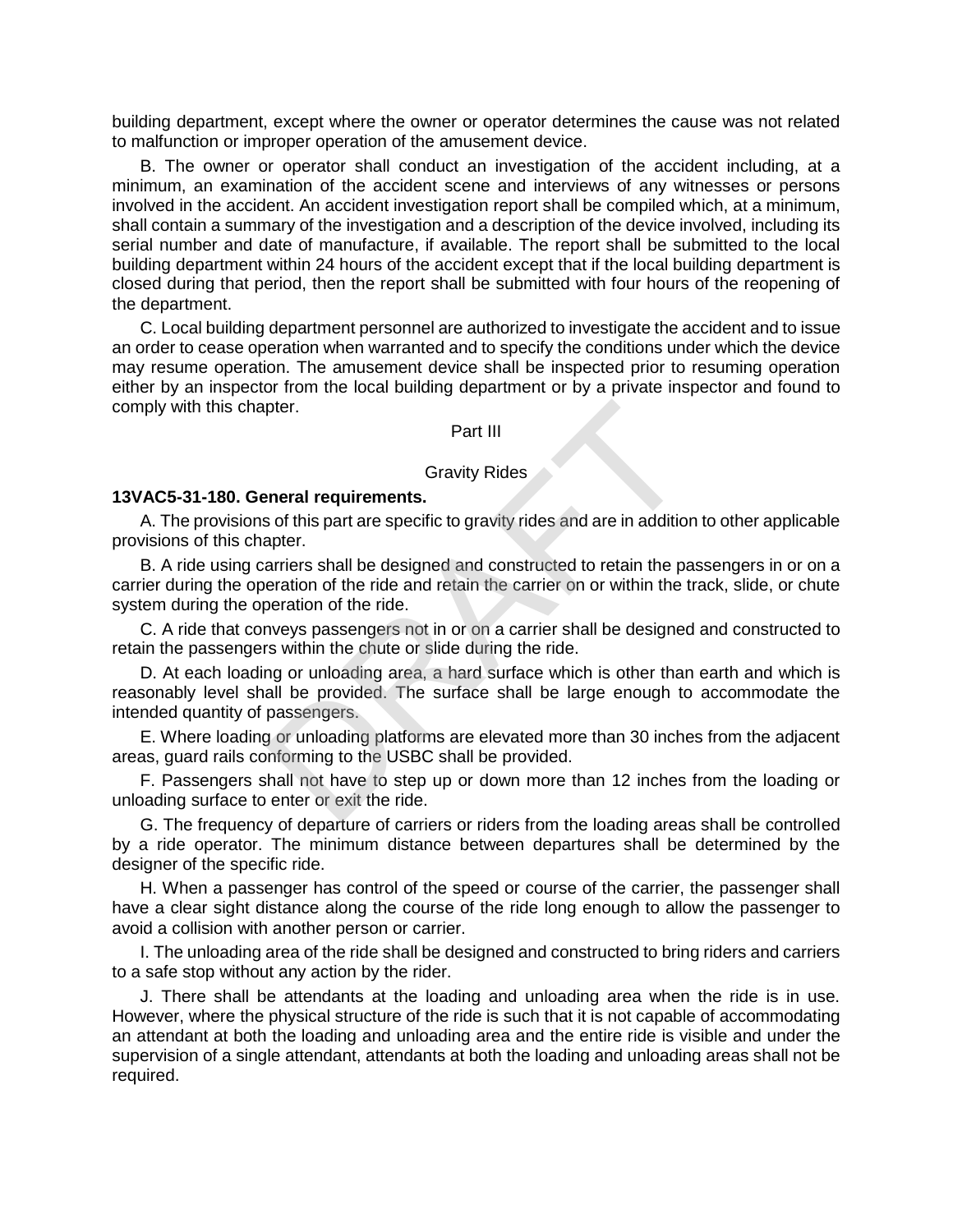K. If the entire course of the ride is not visible to the operator, additional persons with communications equipment shall be provided or approved visual surveillance equipment shall be installed along the course of the ride which is not visible to the operator.

L. Any moving or hot parts that may be injurious to the ride operator or the public shall be effectively guarded to prevent contact.

M. Fencing or adequate clearance shall be provided that will prevent the riders from contact with persons or nearby objects.

### Part IV

### Concession Go-Karts

#### **13VAC5-31-190. General requirements.**

In addition to other applicable requirements of this chapter, concession go-karts shall be operated, maintained and inspected in accordance with ASTM F2007.

Part V

#### Inflatable Amusement Devices

## **13VAC5-31-200. General requirements.**

In addition to other applicable requirements of this chapter, inflatable amusement devices shall be operated, maintained and inspected in accordance with ASTM F2374.

Part VI

Artificial Climbing Walls

### **13VAC5-31-210. General requirements.**

In addition to other applicable requirements of this chapter, artificial climbing walls shall be operated, maintained and inspected in accordance with ASTM F1193.

Notwithstanding any requirements of this chapter to the contrary, an artificial climbing wall may be moved, setup and operated without obtaining a permit provided the wall has a certificate of inspection issued by a local building department in this Commonwealth within the prior 90 days and the expiration date of the wire ropes used with the device does not expire within that 90-day period. Part V<br>
Inflatable Amusement Devices<br>
Inflatable requirements of this chapter, inflatable a<br>
aintained and inspected in accordance with ASTM F237<br>
Part VI<br>
Artificial Climbing Walls<br> **PART VI**<br>
Artificial Climbing Walls<br>

Part VII

#### Bumper Boats

### **13VAC5-31-215. General requirements.**

In addition to other applicable requirements of this chapter, bumper boats shall be operated, maintained and inspected in accordance with ASTM F2460.

Part VIII

#### Zip Lines

### **13VAC5-31-217. General requirements.**

In addition to other applicable requirements of this chapter, zip lines shall be operated, maintained, and inspected in accordance with ASTM F2959.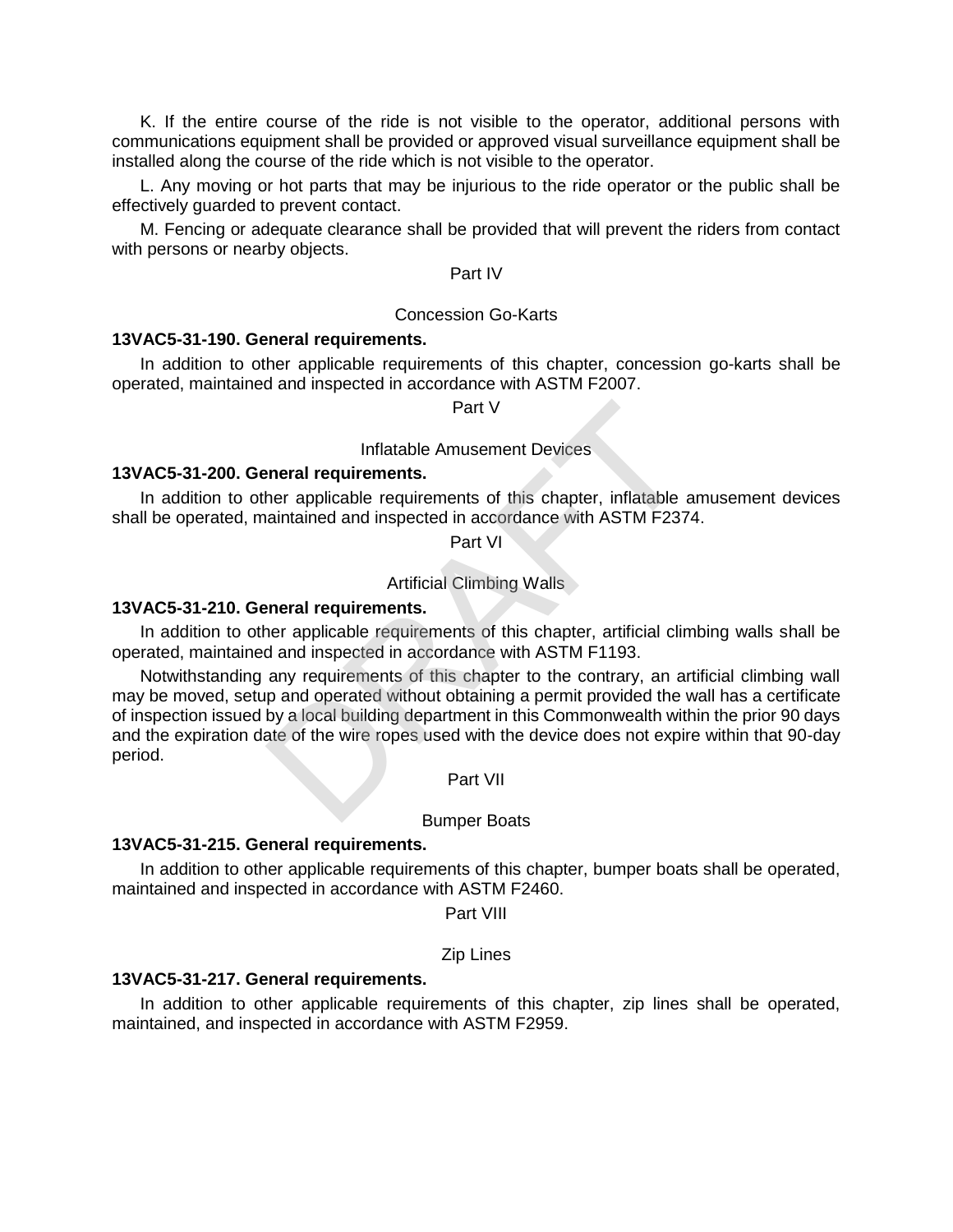### Part IX

### Bungee Jumping

### **13VAC5-31-220. General requirements.**

A. The provisions of this part are specific to bungee jumping and are in addition to other applicable provisions of this chapter.

B. Bungee jumping operations that are open to the public shall be permitted from structures designed for use as part of the bungee jumping operation. Bungee jumping from other types of structures, cranes or derricks is not permitted for public participation.

C. Bungee jumping activities that involve double jumping, sandbagging, catapulting or stunt jumping shall not be permitted to be open for public participation.

### **13VAC5-31-230. Bungee cords.**

A. Bungee cords shall be tested by an approved testing agency or by an engineer licensed in Virginia. The following criteria shall be met:

1. Each lot of bungee cords shall have a minimum of 10%, but not less than one of the cords tested to determine the lowest ultimate tensile strength of the cords tested. A load versus elongation curve based on the test result shall be provided with each lot of bungee cords; and

2. The manufacturer shall specify the maximum number of jumps for which each cord or cord type is designed and the criteria for use of the cord.

B. Bungee cords shall be retired when the cords (i) exhibit deterioration or damage; (ii) do not react according to specifications; or (iii) have reached the maximum usage expressed in number of jumps as specified by the manufacturer. Bungee cords retired from use shall be destroyed immediately by cutting the cord into five-foot lengths.

# **13VAC5-31-240. Jump hardware.**

Jump harnesses shall be either full body-designed, which includes a waist harness worn in conjunction with a chest harness, or ankle-designed with a link to a waist harness. All jump harnesses, carabineers, cables and other hardware shall be designed and manufactured for the purpose or designed or analyzed by an engineer licensed in Virginia and shall be used and maintained in accordance with the manufacturer's or engineer's instructions. ng criteria shall be met:<br>
If bungee cords shall have a minimum of 10%, but not I<br>
to determine the lowest ultimate tensile strength of the i<br>
ation curve based on the test result shall be provided with<br>
facturer shall spe

# **13VAC5-31-250. Structure requirements.**

Structures constructed on site for bungee jumping activities shall be designed by an engineer licensed in Virginia. Structures manufactured for bungee jumping activities shall be analyzed by an engineer licensed in Virginia and assembled and supported in accordance with the manufacturer's instructions.

## **13VAC5-31-260. Operational and site requirements.**

A. Operators shall follow the criteria provided by the manufacturer for the use of bungee cords. A record of the number of jumps with each cord shall be maintained. All cords shall be inspected daily for wear, slippage, or other abnormalities unless the manufacturer specifies more frequent inspections.

B. The jump master or site manager shall be responsible for determining the appropriate use of all bungee cords in relation to the weight of the jumper and height of the platform. Bungee cords shall be attached to the structure at all times when in the connection area.

C. All harnesses shall be inspected prior to harnessing a jumper and shall be removed from service when they exhibit signs of excessive wear or damage. All carabineers shall be inspected daily and shall be removed from service when they exhibit signs of excessive wear or damage or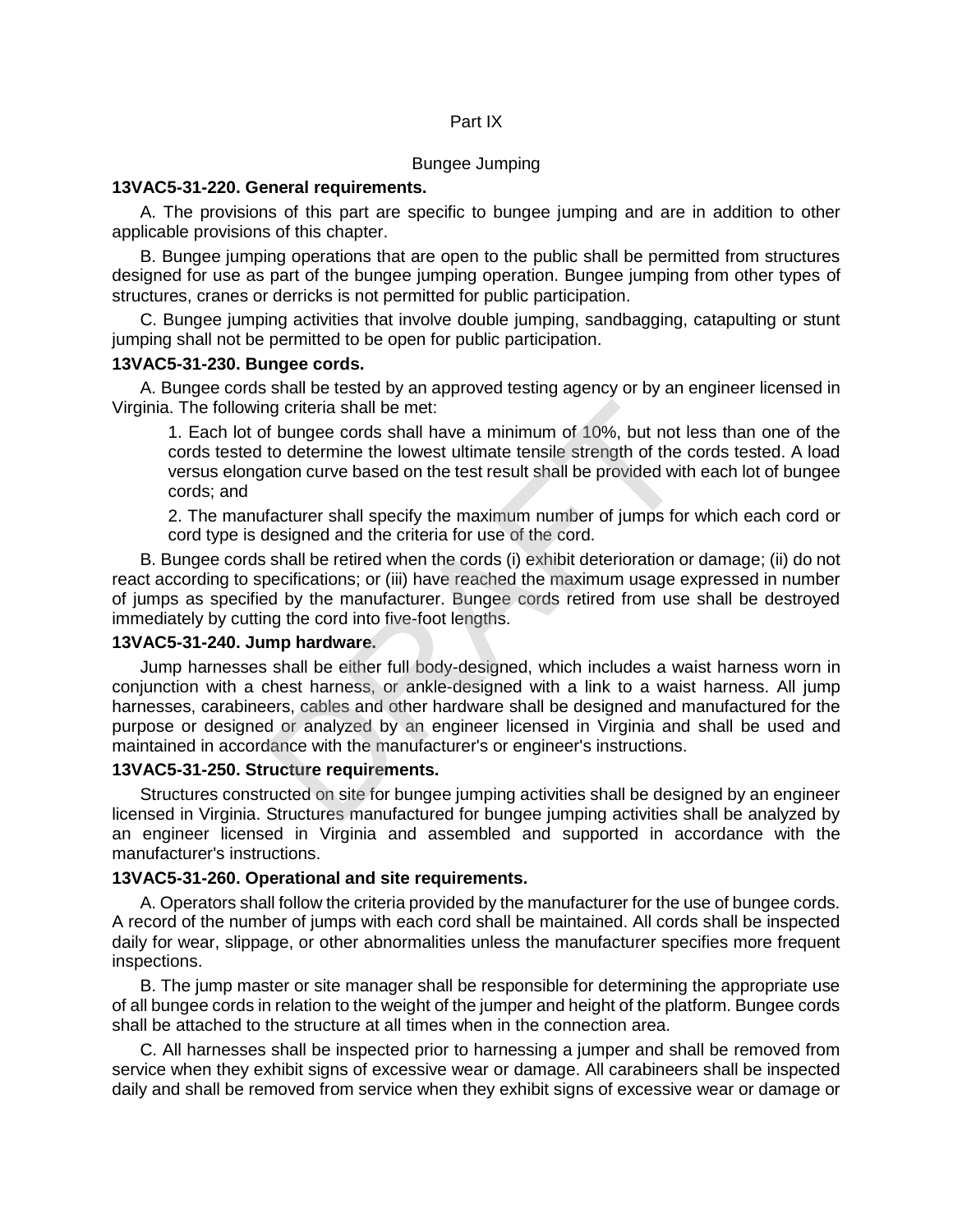fail to function as designed. The anchors shall be inspected daily and shall be replaced if showing signs of excessive wear.

D. A secondary retrieval system shall be provided in all operations. A locking mechanism on the line shall be used to stop and hold the jumper in place after being pulled back to the jump platform in a retrieval system. A dead man's switch or locking mechanism that will stop the lowering action shall be used in a friction lowering system.

E. The jump zone, preparation area and landing/recovery area shall be identified and maintained during bungee jumping activities. The landing/recovery area shall be accessible to emergency vehicles. Communication shall be maintained between all personnel involved with the jump.

F. An air bag, a minimum of 10 feet by 10 feet, shall be used. The air bag shall be rated for the maximum free fall height possible from the platform during operation. The air bag shall be located immediately below the jump space. The landing area shall be free of spectators and debris at all times and shall be free of any equipment or personnel when a jumper is being prepared on the jump platform and until the bungee cord is at its static extended state. A place to sit and recover shall be provided adjacent to, but outside, the landing area where the jumper shall be allowed to recover. nd until the bungee cord is at its static extended state<br>wided adjacent to, but outside, the landing area where<br>mp space or landing area, or both, is over sea, lake, rive<br>pply:<br>g water area shall be at least nine feet deep

G. Where the jump space or landing area, or both, is over sea, lake, river, or harbor waters, the following shall apply:

1. The landing water area shall be at least nine feet deep and a minimum of 10 feet by 10 feet or have a minimum of 15 feet in diameter if circular;

2. The jump space and landing area shall be free of other vessels, floating and submerged objects and buoys. A sign of approved size that reads "Bungee Jumping! Keep Clear" shall be fixed to buoys on four sides of the landing area;

3. The landing vessel shall be readily available for the duration of the landing procedures;

4. The landing vessel shall have a landing pad size of at least five feet by five feet within and lower than the sides of the vessel;

5. A landing vessel shall be available that can be maneuvered in the range of water conditions expected and will enable staff to pick up a jumper; and

6. One person may operate the landing vessel where the vessel is positioned without the use of power. A separate person shall operate the vessel where power is required to maneuver into or hold the landing position.

H. Where the landing area is part of a swimming pool or the landing area is specifically constructed for bungee jumping, the following shall apply:

1. Rescue equipment shall be available, such as a life ring or safety pole;

2. The jump space and landing area shall be fenced to exclude the public; and

3. Only the operators of the bungee jump and jumper shall be within the jump zone and landing areas.

I. Storage shall be provided to protect equipment from physical, chemical and ultra-violet radiation damage. The storage shall be provided for any current, replacement and emergency equipment and organized for ready access and shall be secure against unauthorized entry.

## **13VAC5-31-270. Management and personnel responsibilities.**

A. All bungee jumping activities shall have a minimum of one site manager, one jump master and one ground operator to be present at all times during operation of the bungee jump.

B. The site manager is responsible for the following:

1. Controlling the entire operation;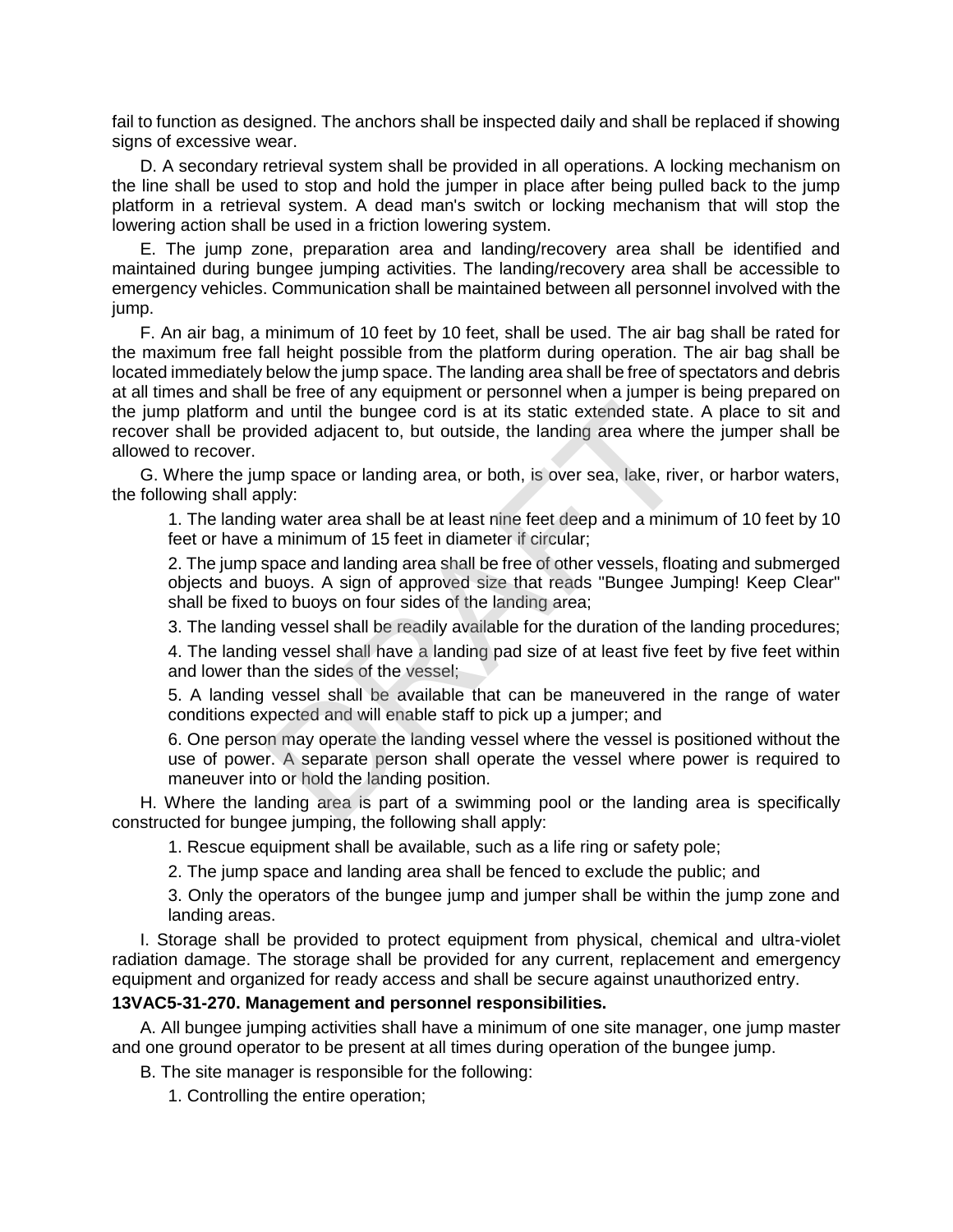- 2. Site equipment and procedures;
- 3. Determining whether it is safe to jump;
- 4. Selection of, and any training of personnel;
- 5. Emergency procedures; and
- 6. Maintaining records.

C. A jump master shall be located at each jump platform and shall have thorough knowledge of, and is responsible for, the following:

1. Overseeing the processing of jumpers, selection of the bungee cord, adjustment of the rigging, final check of jumper's preparation, and countdown for and observation of the jump;

2. Verifying that the cord is attached to the structure at all times when the jumper is in the jump area;

3. Rescue and emergency procedures; and

4. Ensuring that the number of jumps undertaken in a given period of time will allow all personnel to safely carry out their responsibilities.

D. The ground operator shall have knowledge of all equipment used and of jump procedures and shall have the following responsibilities:

1. Ensuring that the jumper is qualified to jump;

2. Assisting the jump master to prepare the jumper and attach the jumper to the harness and rigging;

3. Assisting the jumper to the recovery area; and

4. Maintaining a clear view of the landing area.

E. Each site shall have an operating manual that shall include the following:

1. Site plan, job descriptions (including procedures), inspections and maintenance requirements of equipment including rigging, hardware, bungee cords, harnesses, and lifelines; and at the number of jumps undertaken in a given period<br>safely carry out their responsibilities.<br>Bready carry out their responsibilities.<br>Departor shall have knowledge of all equipment used and<br>pllowing responsibilities:<br>that

2. An emergency rescue plan.

F. The daily operating procedures shall be conducted in accordance with ASTM F770.

G. The qualification and preparation of jumpers shall include obtaining any pertinent medical information, jumper weight and a briefing of jumping procedures and safety instructions.

## Part X

## Accessibility Requirements for Amusement Devices

# **13VAC5-31-280. Scope.**

This part shall apply to newly designed and constructed amusement devices for permanent installation and does not apply to amusement devices regularly assembled or disassembled. This part also does not apply to mobile, portable, or temporary amusement devices set up for short periods of time such as at traveling carnivals, state and county fairs, and festivals. For the purposes of this part, newly designed and constructed amusement devices are those that are new upon first use by patrons and the first permanent installation of the ride and would not include a ride that was moved within a park or to another park after several seasons of use.

## **13VAC5-31-290. Requirements.**

Amusement devices subject to this part shall comply with applicable requirements of 36 CFR Part 1191–Americans With Disabilities Act (ADA) Accessibility Guidelines for Buildings and